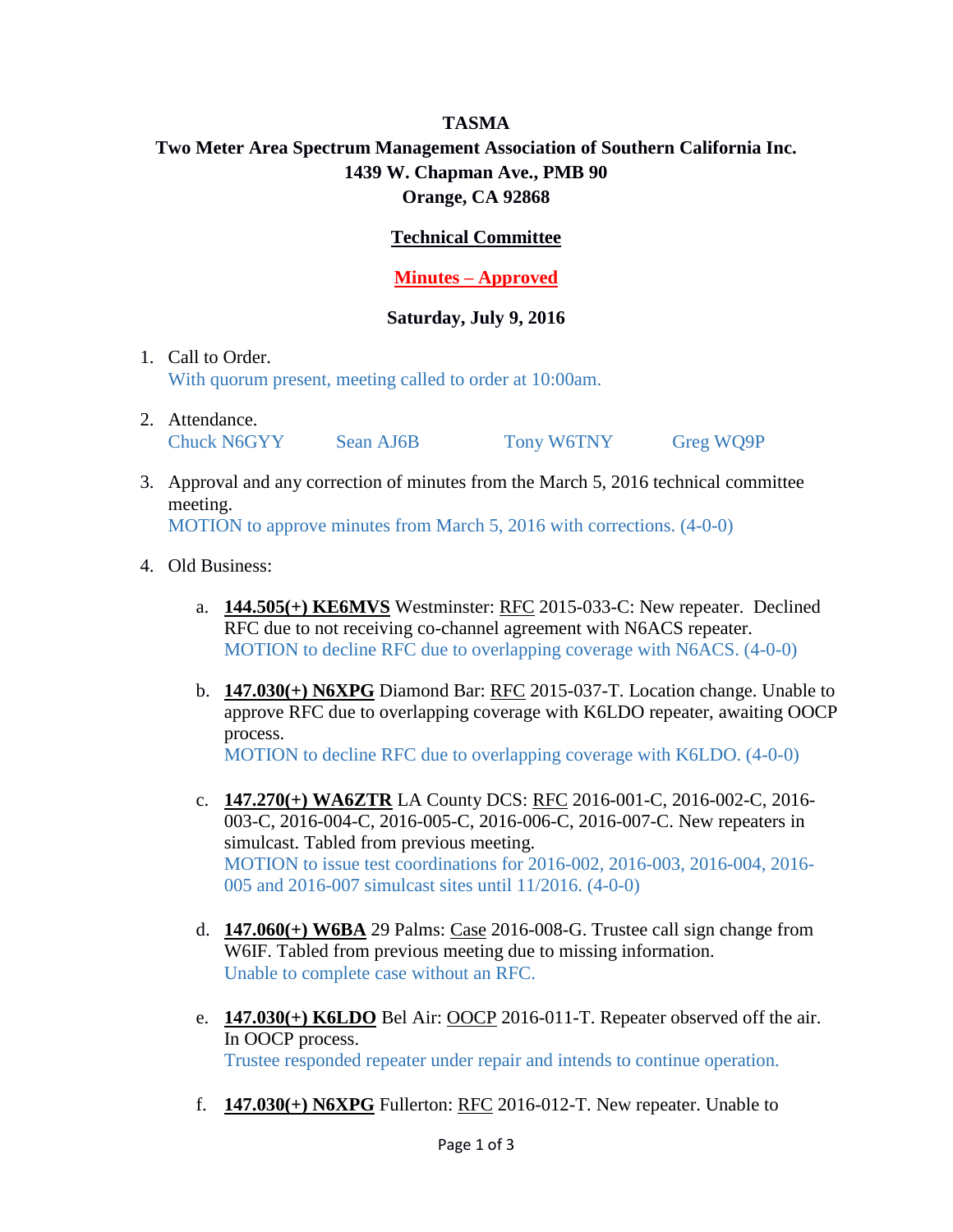approve RFC due to overlapping coverage with K6LDO repeater, awaiting OOCP process. MOTION to decline RFC due to overlapping coverage with K6LDO. (4-0-0)

- 5. Test Coordination Not On The Air Yet: (in construction)
	- a. **146.805(-) K6MJK** Carlsbad: RFC 2016-010-G. New repeater. Coordination ending 11/2016. No action required.
- 6. Test Coordination On The Air:
	- a. **147.990(-) W6JAM** Tujunga: RFC 2015-009. New repeater in test coordination ending 7/2016. MOTION to issue final coordination. (4-0-0)
	- b. **144.895(+) KF6ZTY** Palos Verdes: RFC 2015-022: Location change. Test coordination ending 7/2016. MOTION to extended test coordination due repeater being in maintenance until 11/2016. (4-0-0)
	- c. **145.260(-) AI6BX** Redlands: RFC 2015-026: Location change. Test coordination ending 7/2016. MOTION to issue final coordination. (4-0-0)
	- d. **147.225(-) KJ6KHI** Valhalla: RFC 2015-028: New repeater. Test coordination ending 7/2016. MOTION to issue final coordination. (4-0-0)
	- e. **146.610(-) KK6FBC** Boulevard: RFC 2015-030: New repeater. Test coordination ending 7/2016. MOTION to issue final coordination. (4-0-0)
	- f. **145.200(-) N6JO** Oceanside: RFC 2015-035: New repeater. Test coordination ending 7/2016. MOTION to issue final coordination. (4-0-0)
	- g. **145.240(-) WD6EBY** Chatsworth Peak: RFC 2015-004-N. New Repeater. Test coordination ending 11/2016. No action required.
	- h. **146.670(-) KI6AZQ** Vista: RFC 2015-032: New repeater. Test coordination ending 11/2016. No action required.